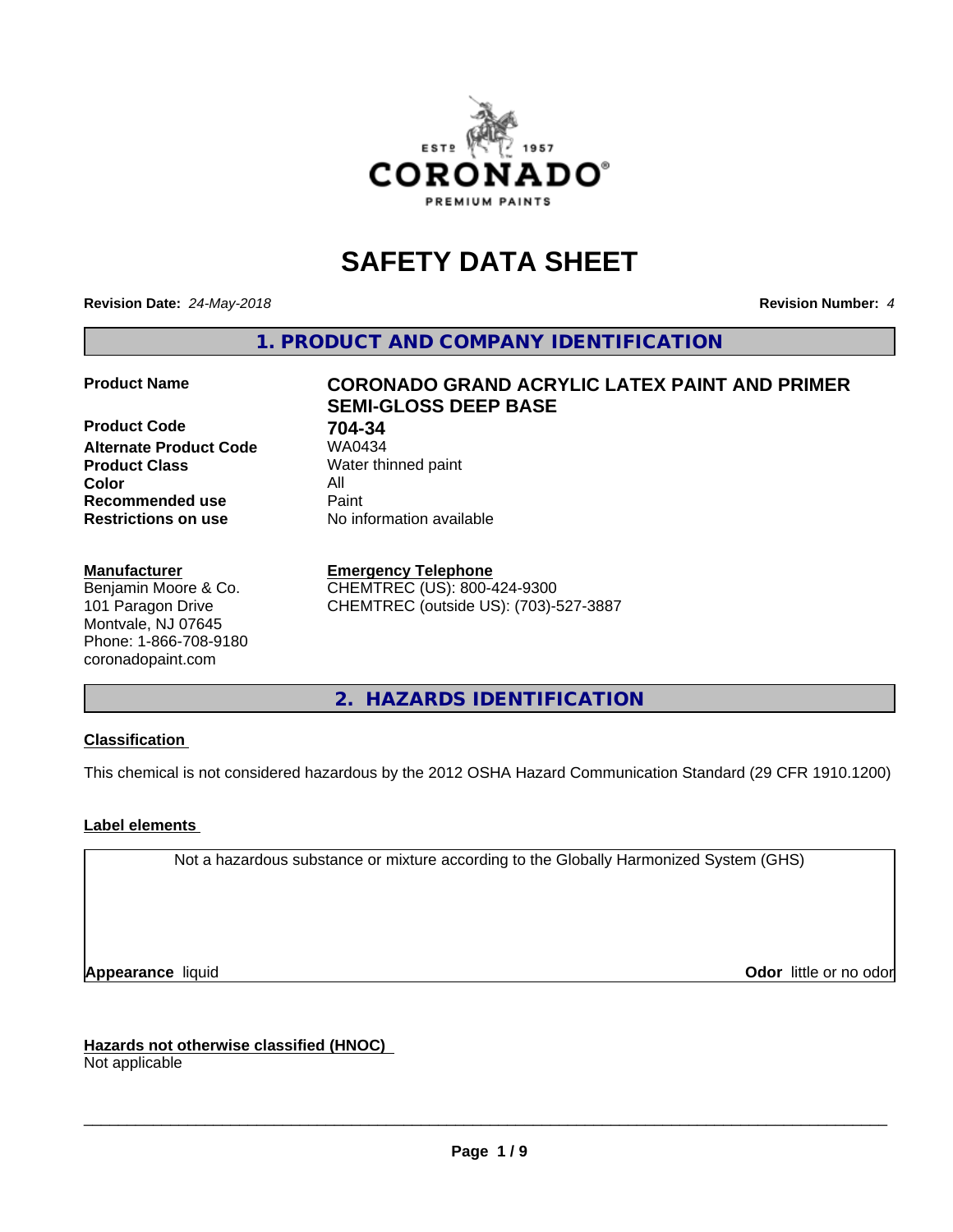#### **Other information**

No information available

# **3. COMPOSITION INFORMATION ON COMPONENTS**

\_\_\_\_\_\_\_\_\_\_\_\_\_\_\_\_\_\_\_\_\_\_\_\_\_\_\_\_\_\_\_\_\_\_\_\_\_\_\_\_\_\_\_\_\_\_\_\_\_\_\_\_\_\_\_\_\_\_\_\_\_\_\_\_\_\_\_\_\_\_\_\_\_\_\_\_\_\_\_\_\_\_\_\_\_\_\_\_\_\_\_\_\_

| <b>Chemical</b><br>' name         | <b>CAS No.</b>                                                      | $\cdots$<br>$\sim$<br>'eiaht-<br>-70 |
|-----------------------------------|---------------------------------------------------------------------|--------------------------------------|
| . .<br>. .<br>Kaolin              | $32-58-7$                                                           | $\cdot$                              |
| ÷.<br><br>l itan<br>dioxide<br>um | -<br>$\sim$<br>$\sqrt{2}$<br>$\overline{\phantom{0}}$<br>≅41∴.<br>v | ັ                                    |

|                                                  | 4. FIRST AID MEASURES                                                                                    |
|--------------------------------------------------|----------------------------------------------------------------------------------------------------------|
| <b>General Advice</b>                            | No hazards which require special first aid measures.                                                     |
| <b>Eye Contact</b>                               | Rinse thoroughly with plenty of water for at least 15 minutes and consult a<br>physician.                |
| <b>Skin Contact</b>                              | Wash off immediately with soap and plenty of water while removing all<br>contaminated clothes and shoes. |
| <b>Inhalation</b>                                | Move to fresh air. If symptoms persist, call a physician.                                                |
| Ingestion                                        | Clean mouth with water and afterwards drink plenty of water. Consult a physician<br>if necessary.        |
| <b>Most Important</b><br><b>Symptoms/Effects</b> | None known.                                                                                              |
| <b>Notes To Physician</b>                        | Treat symptomatically.                                                                                   |
|                                                  |                                                                                                          |

**5. FIRE-FIGHTING MEASURES**

| <b>Suitable Extinguishing Media</b>                                              | Use extinguishing measures that are appropriate to local<br>circumstances and the surrounding environment.                                   |
|----------------------------------------------------------------------------------|----------------------------------------------------------------------------------------------------------------------------------------------|
| <b>Protective Equipment And Precautions For</b><br><b>Firefighters</b>           | As in any fire, wear self-contained breathing apparatus<br>pressure-demand, MSHA/NIOSH (approved or equivalent)<br>and full protective gear. |
| <b>Specific Hazards Arising From The Chemical</b>                                | Closed containers may rupture if exposed to fire or<br>extreme heat.                                                                         |
| <b>Sensitivity To Mechanical Impact</b>                                          | No                                                                                                                                           |
| <b>Sensitivity To Static Discharge</b>                                           | No.                                                                                                                                          |
| <b>Flash Point Data</b><br>Flash Point (°F)<br>Flash Point (°C)<br><b>Method</b> | Not applicable<br>Not applicable<br>Not applicable                                                                                           |
|                                                                                  |                                                                                                                                              |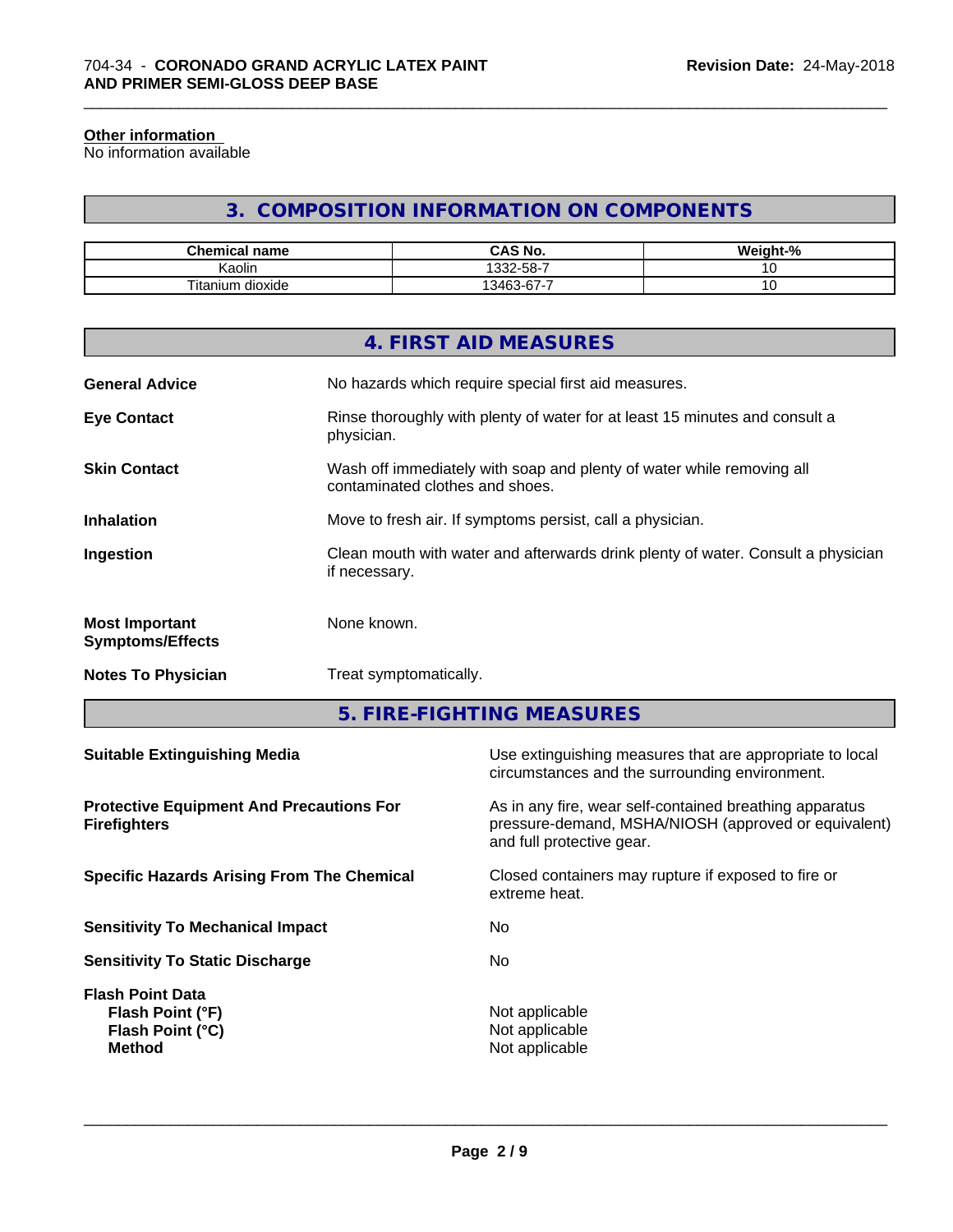#### **Flammability Limits In Air**

| Lower flammability limit:        |  |
|----------------------------------|--|
| <b>Upper flammability limit:</b> |  |

**Not applicable Not applicable** 

\_\_\_\_\_\_\_\_\_\_\_\_\_\_\_\_\_\_\_\_\_\_\_\_\_\_\_\_\_\_\_\_\_\_\_\_\_\_\_\_\_\_\_\_\_\_\_\_\_\_\_\_\_\_\_\_\_\_\_\_\_\_\_\_\_\_\_\_\_\_\_\_\_\_\_\_\_\_\_\_\_\_\_\_\_\_\_\_\_\_\_\_\_

**NFPA Health:** 1 **Flammability:** 0 **Instability:** 0 **Special:** Not Applicable

#### **NFPA Legend**

- 0 Not Hazardous
- 1 Slightly
- 2 Moderate
- 3 High
- 4 Severe

*The ratings assigned are only suggested ratings, the contractor/employer has ultimate responsibilities for NFPA ratings where this system is used.*

*Additional information regarding the NFPA rating system is available from the National Fire Protection Agency (NFPA) at www.nfpa.org.*

# **6. ACCIDENTAL RELEASE MEASURES**

| <b>Personal Precautions</b>      | Avoid contact with skin, eyes and clothing. Ensure adequate ventilation.                                                                                                         |
|----------------------------------|----------------------------------------------------------------------------------------------------------------------------------------------------------------------------------|
| <b>Other Information</b>         | Prevent further leakage or spillage if safe to do so.                                                                                                                            |
| <b>Environmental precautions</b> | See Section 12 for additional Ecological Information.                                                                                                                            |
| <b>Methods for Cleaning Up</b>   | Soak up with inert absorbent material. Sweep up and shovel into suitable<br>containers for disposal.                                                                             |
|                                  | 7. HANDLING AND STORAGE                                                                                                                                                          |
| <b>Handling</b>                  | Avoid contact with skin, eyes and clothing. Avoid breathing vapors, spray mists or<br>sanding dust. In case of insufficient ventilation, wear suitable respiratory<br>equipment. |
| <b>Storage</b>                   | Keep container tightly closed. Keep out of the reach of children.                                                                                                                |
| Incompatible Materials           | No information available                                                                                                                                                         |

# **8. EXPOSURE CONTROLS/PERSONAL PROTECTION**

#### **Exposure Limits**

| Chemical name    | <b>ACGIH TLV</b>         | <b>OSHA PEL</b>   |
|------------------|--------------------------|-------------------|
| Kaolin           | $2 \text{ mg/m}^3$ - TWA | 15 mg/m $3$ - TWA |
|                  |                          | 5 mg/m $3$ - TWA  |
| Titanium dioxide | 10 mg/m $3$ - TWA        | 15 mg/m $3$ - TWA |

#### **Legend**

ACGIH - American Conference of Governmental Industrial Hygienists Exposure Limits OSHA - Occupational Safety & Health Administration Exposure Limits N/E - Not Established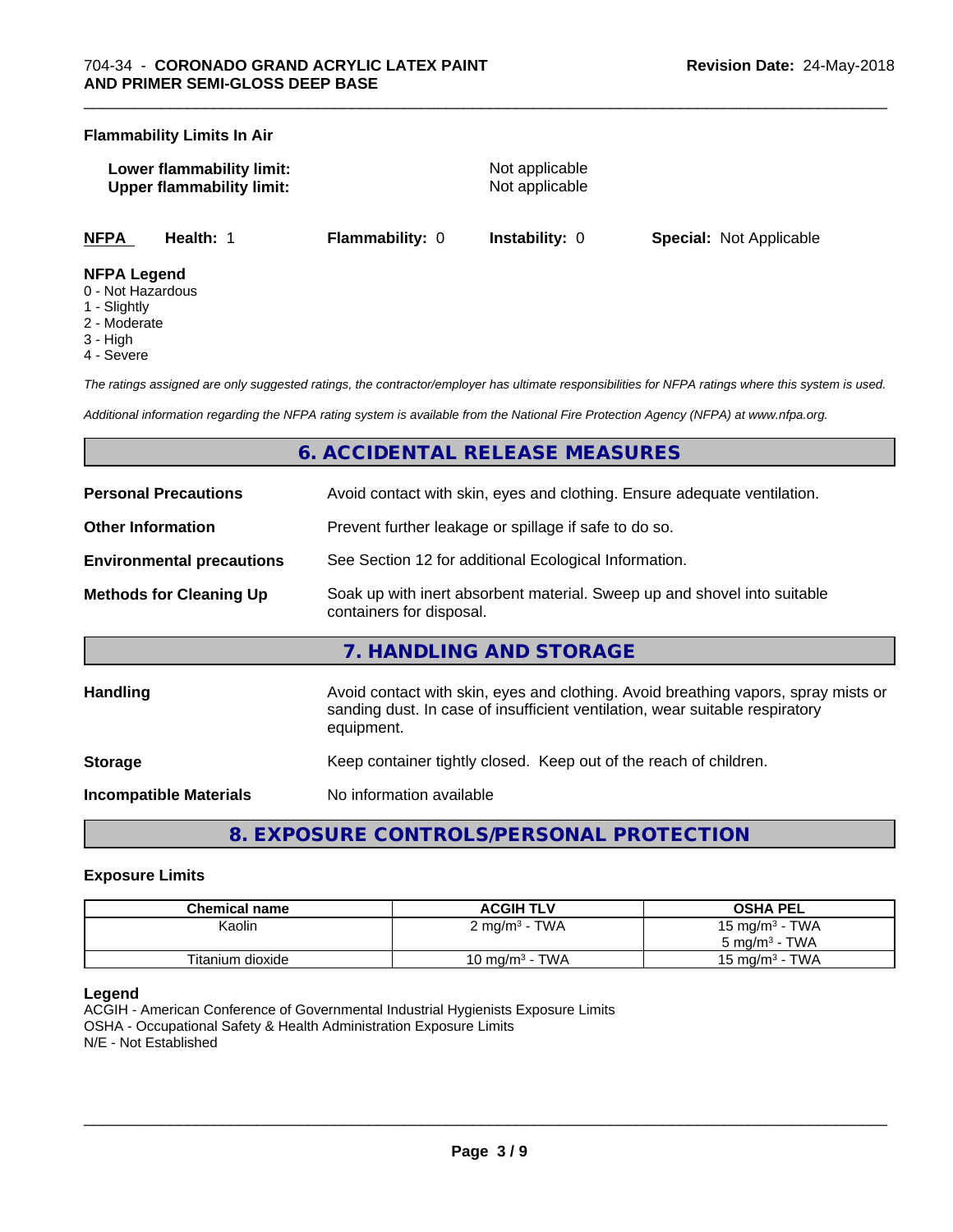| Ensure adequate ventilation, especially in confined areas.                                                                          |
|-------------------------------------------------------------------------------------------------------------------------------------|
|                                                                                                                                     |
| Safety glasses with side-shields.                                                                                                   |
| Protective gloves and impervious clothing.                                                                                          |
| In case of insufficient ventilation wear suitable respiratory equipment.                                                            |
| Avoid contact with skin, eyes and clothing. Remove and wash contaminated<br>clothing before re-use. Wash thoroughly after handling. |
|                                                                                                                                     |

### **9. PHYSICAL AND CHEMICAL PROPERTIES**

**Appearance** liquid **Odor** little or no odor **Odor Threshold No information available No information available Density (lbs/gal)** 9.6 - 9.7 **Specific Gravity** 1.15 - 1.17 **pH** No information available **Viscosity (cps)** <br> **Viscosity (cps)** No information available<br>
No information available<br>
No information available **Water solubility**<br> **Evaporation Rate**<br> **Evaporation Rate**<br> **Evaporation Rate Vapor** pressure @20 °C (kPa) **Vapor density**<br> **Vapor density**<br> **With % Solids**<br>
With % Solids  $\begin{array}{ccc}\n & 40 - 50 \\
\end{array}$ Wt. % Solids **Vol. % Solids** 30 - 40 **Wt.** % Volatiles 50 - 60 **Vol. % Volatiles** 60 - 70 **VOC Regulatory Limit (g/L)** < 50 **Boiling Point (°F)** 212 **Boiling Point (°C) Freezing Point (°F)** 32 **Freezing Point (°C)** 0 **Flash Point (°F)** Not applicable **Flash Point (°C)** Not applicable **Method**<br> **Flammability (solid, gas)**<br> **Commability (solid, gas)**<br>
Mot applicable **Flammability** (solid, gas) **Upper flammability limit:** Not applicable **Lower flammability limit:** Not applicable **Autoignition Temperature (°F)** No information available **Autoignition Temperature (°C)** No information available **Decomposition Temperature (°F)** No information available **Decomposition Temperature (°C)** No information available **Partition coefficient** No information available

**Solubility(ies)** No information available No information available<br>No information available

\_\_\_\_\_\_\_\_\_\_\_\_\_\_\_\_\_\_\_\_\_\_\_\_\_\_\_\_\_\_\_\_\_\_\_\_\_\_\_\_\_\_\_\_\_\_\_\_\_\_\_\_\_\_\_\_\_\_\_\_\_\_\_\_\_\_\_\_\_\_\_\_\_\_\_\_\_\_\_\_\_\_\_\_\_\_\_\_\_\_\_\_\_

**10. STABILITY AND REACTIVITY**

**Reactivity Not Applicable Not Applicable** 

**Chemical Stability Stable under normal conditions.** 

**Conditions to avoid Conditions to avoid Prevent from freezing.**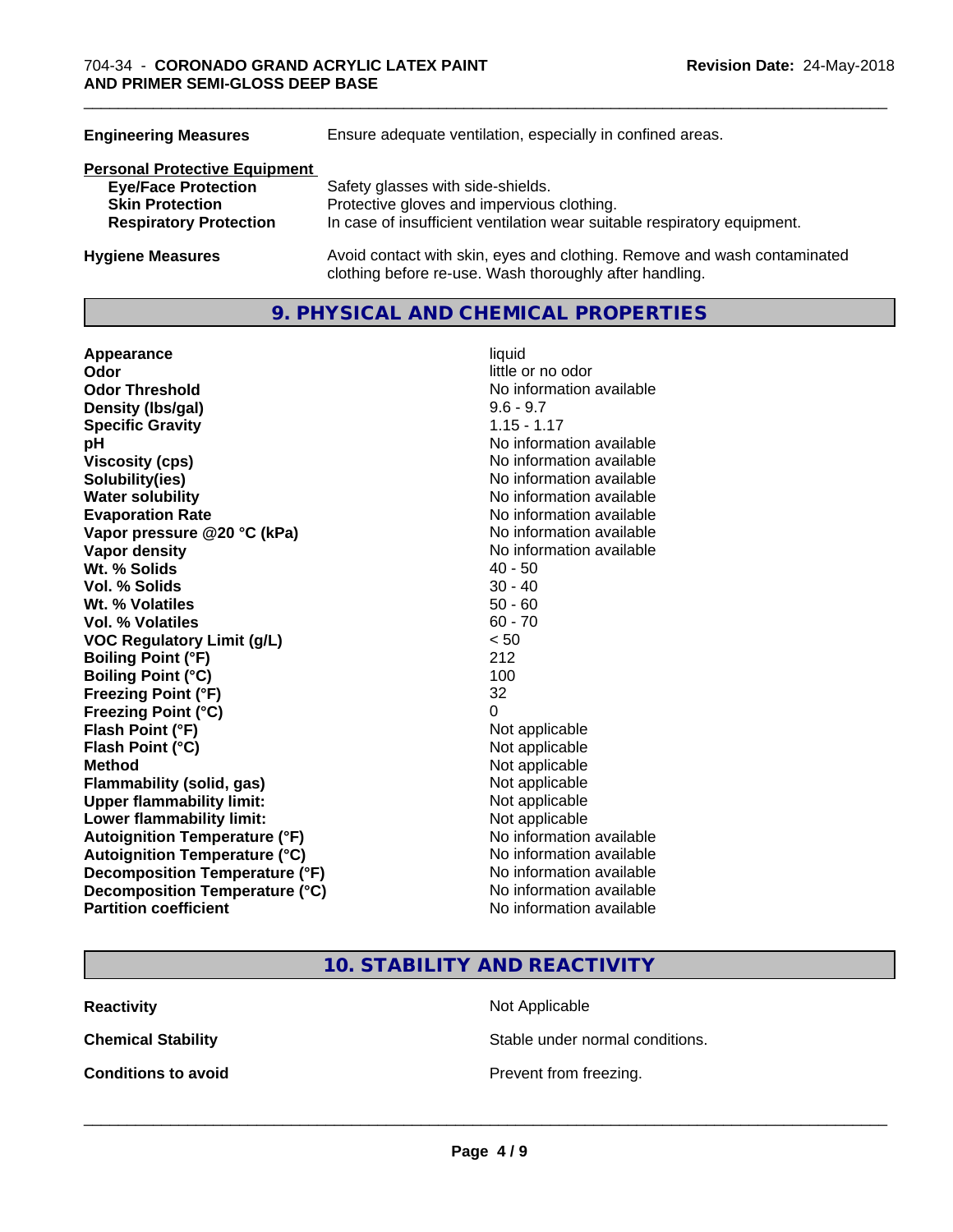| <b>Incompatible Materials</b>                                                                                                                                                                                   | No materials to be especially mentioned.                                                                                                                                                                                                                                                                   |
|-----------------------------------------------------------------------------------------------------------------------------------------------------------------------------------------------------------------|------------------------------------------------------------------------------------------------------------------------------------------------------------------------------------------------------------------------------------------------------------------------------------------------------------|
| <b>Hazardous Decomposition Products</b>                                                                                                                                                                         | None under normal use.                                                                                                                                                                                                                                                                                     |
| <b>Possibility of hazardous reactions</b>                                                                                                                                                                       | None under normal conditions of use.                                                                                                                                                                                                                                                                       |
|                                                                                                                                                                                                                 | 11. TOXICOLOGICAL INFORMATION                                                                                                                                                                                                                                                                              |
| <b>Product Information</b>                                                                                                                                                                                      |                                                                                                                                                                                                                                                                                                            |
| Information on likely routes of exposure                                                                                                                                                                        |                                                                                                                                                                                                                                                                                                            |
| <b>Principal Routes of Exposure</b>                                                                                                                                                                             | Eye contact, skin contact and inhalation.                                                                                                                                                                                                                                                                  |
| <b>Acute Toxicity</b>                                                                                                                                                                                           |                                                                                                                                                                                                                                                                                                            |
| <b>Product Information</b>                                                                                                                                                                                      | No information available                                                                                                                                                                                                                                                                                   |
|                                                                                                                                                                                                                 | Symptoms related to the physical, chemical and toxicological characteristics                                                                                                                                                                                                                               |
| <b>Symptoms</b>                                                                                                                                                                                                 | No information available                                                                                                                                                                                                                                                                                   |
|                                                                                                                                                                                                                 | Delayed and immediate effects as well as chronic effects from short and long-term exposure                                                                                                                                                                                                                 |
| Eye contact<br><b>Skin contact</b>                                                                                                                                                                              | May cause slight irritation.<br>Substance may cause slight skin irritation. Prolonged or repeated contact may dry<br>skin and cause irritation.                                                                                                                                                            |
| <b>Inhalation</b><br>Ingestion<br><b>Sensitization</b><br><b>Neurological Effects</b><br><b>Mutagenic Effects</b><br><b>Reproductive Effects</b><br><b>Developmental Effects</b><br><b>Target organ effects</b> | May cause irritation of respiratory tract.<br>Ingestion may cause gastrointestinal irritation, nausea, vomiting and diarrhea.<br>No information available<br>No information available.<br>No information available.<br>No information available.<br>No information available.<br>No information available. |
| <b>STOT - single exposure</b><br><b>STOT - repeated exposure</b><br>Other adverse effects<br><b>Aspiration Hazard</b>                                                                                           | No information available.<br>No information available.<br>No information available.<br>No information available                                                                                                                                                                                            |
| <b>Numerical measures of toxicity</b>                                                                                                                                                                           |                                                                                                                                                                                                                                                                                                            |
| <b>ATEmix (oral)</b>                                                                                                                                                                                            | 165075                                                                                                                                                                                                                                                                                                     |
| <b>Component Information</b>                                                                                                                                                                                    |                                                                                                                                                                                                                                                                                                            |
| Kaolin<br>LD50 Oral: $>$ 5000 mg/kg (Rat)<br>Titanium dioxide<br>LD50 Oral: > 10000 mg/kg (Rat)                                                                                                                 |                                                                                                                                                                                                                                                                                                            |
| Carcinogenicity                                                                                                                                                                                                 | The information below indicates whether each agency has listed any ingredient as a carcinogen:.                                                                                                                                                                                                            |

\_\_\_\_\_\_\_\_\_\_\_\_\_\_\_\_\_\_\_\_\_\_\_\_\_\_\_\_\_\_\_\_\_\_\_\_\_\_\_\_\_\_\_\_\_\_\_\_\_\_\_\_\_\_\_\_\_\_\_\_\_\_\_\_\_\_\_\_\_\_\_\_\_\_\_\_\_\_\_\_\_\_\_\_\_\_\_\_\_\_\_\_\_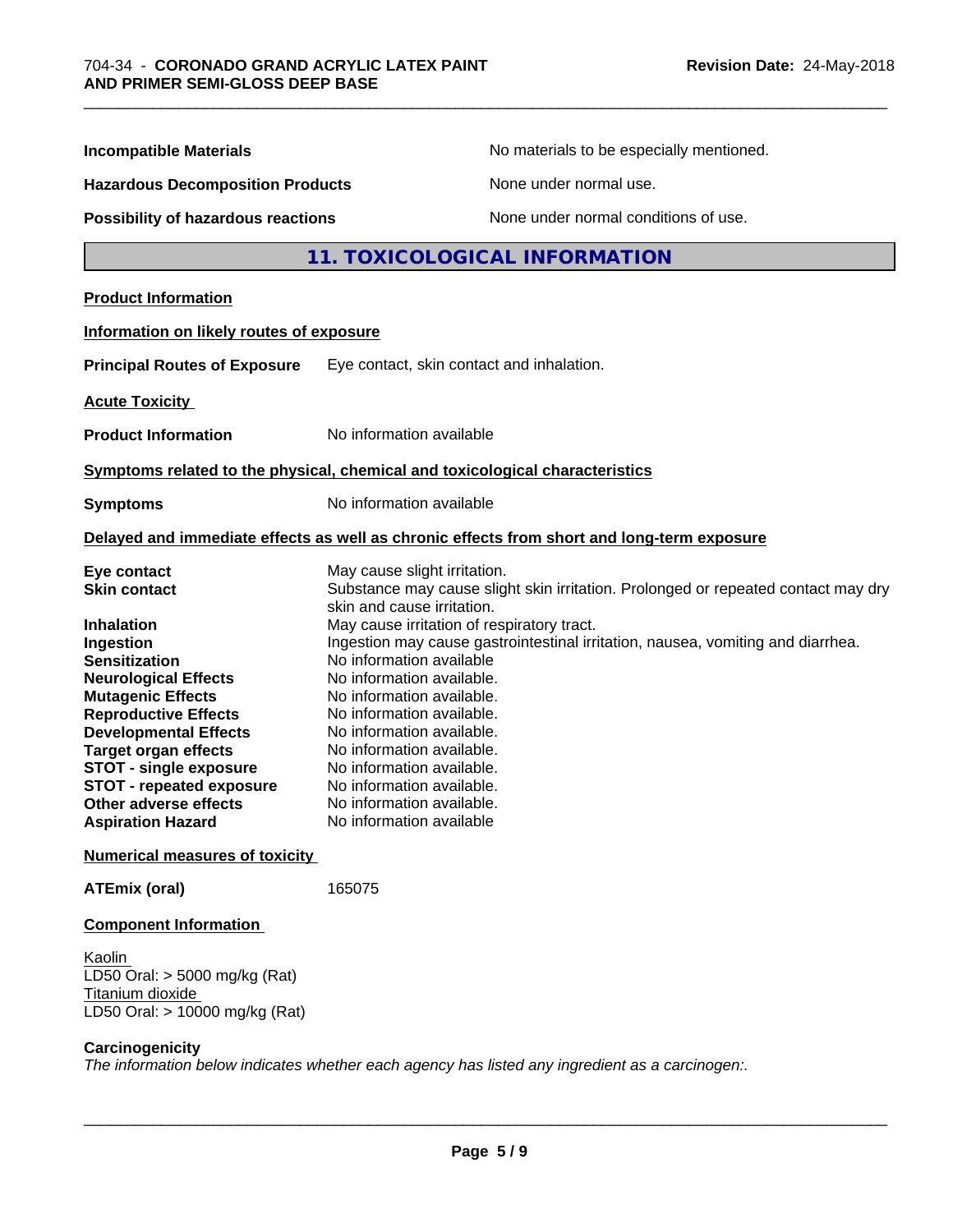#### 704-34 - **CORONADO GRAND ACRYLIC LATEX PAINT AND PRIMER SEMI-GLOSS DEEP BASE**

| <b>Chemical</b><br>name | <b>IARC</b>                 | <b>NTP</b> | ∩≈⊔≀<br>∪אח |
|-------------------------|-----------------------------|------------|-------------|
|                         | . .<br>2B<br>Possible Human |            | ∟isted      |
| .<br>dioxide<br>itanium | Carcinogen                  |            |             |

\_\_\_\_\_\_\_\_\_\_\_\_\_\_\_\_\_\_\_\_\_\_\_\_\_\_\_\_\_\_\_\_\_\_\_\_\_\_\_\_\_\_\_\_\_\_\_\_\_\_\_\_\_\_\_\_\_\_\_\_\_\_\_\_\_\_\_\_\_\_\_\_\_\_\_\_\_\_\_\_\_\_\_\_\_\_\_\_\_\_\_\_\_

• Although IARC has classified titanium dioxide as possibly carcinogenic to humans (2B), their summary concludes: "No significant exposure to titanium dioxide is thought to occur during the use of products in which titanium dioxide is bound to other materials, such as paint."

#### **Legend**

IARC - International Agency for Research on Cancer NTP - National Toxicity Program OSHA - Occupational Safety & Health Administration

**12. ECOLOGICAL INFORMATION**

### **Ecotoxicity Effects**

The environmental impact of this product has not been fully investigated.

#### **Product Information**

# **Acute Toxicity to Fish**

No information available

#### **Acute Toxicity to Aquatic Invertebrates**

No information available

#### **Acute Toxicity to Aquatic Plants**

No information available

#### **Persistence / Degradability**

No information available.

#### **Bioaccumulation**

There is no data for this product.

#### **Mobility in Environmental Media**

No information available.

#### **Ozone**

No information available

#### **Component Information**

#### **Acute Toxicity to Fish**

Titanium dioxide  $LC50:$  > 1000 mg/L (Fathead Minnow - 96 hr.)

#### **Acute Toxicity to Aquatic Invertebrates**

No information available

#### **Acute Toxicity to Aquatic Plants**

No information available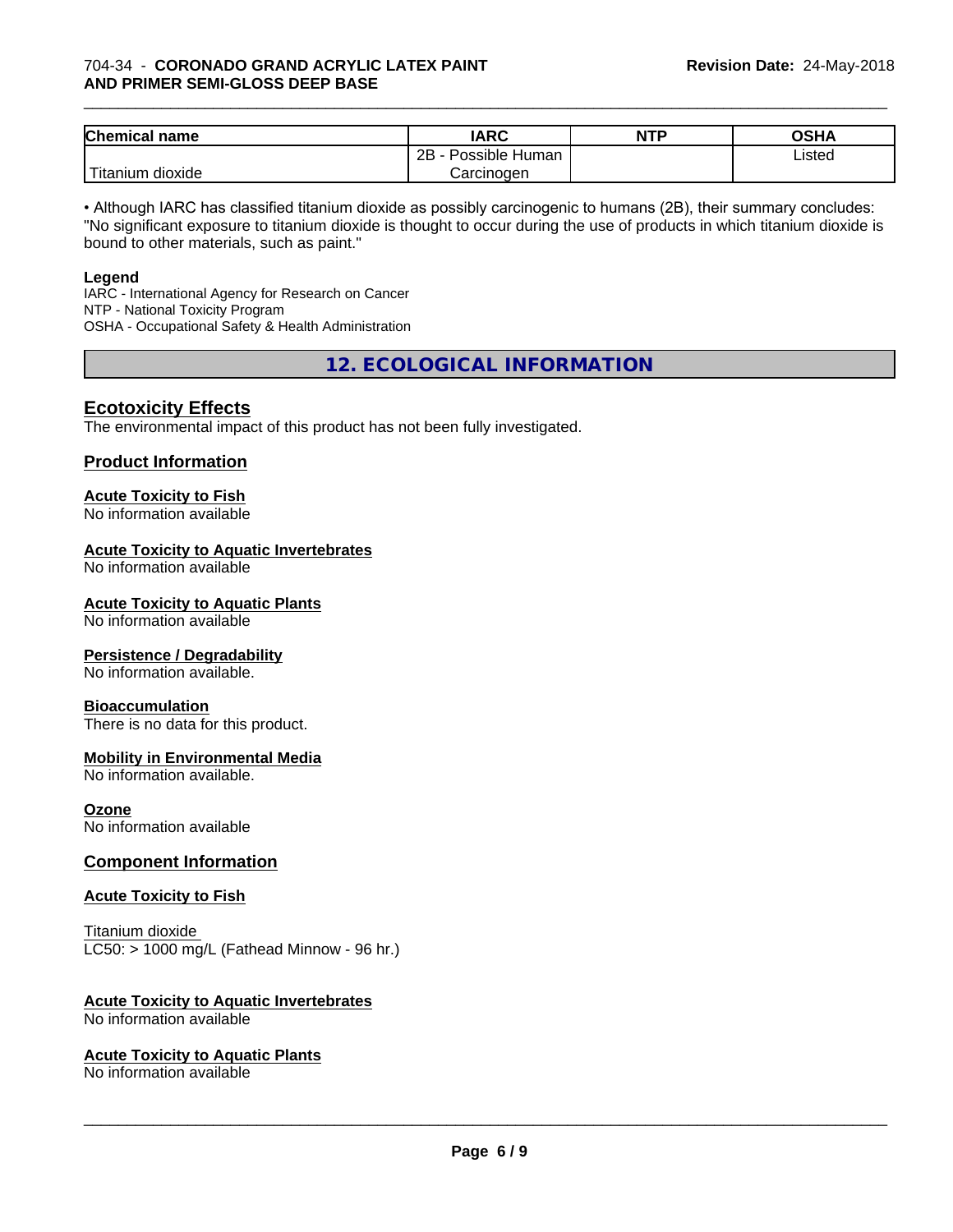|                              | 13. DISPOSAL CONSIDERATIONS                                                                                                                                                                                               |
|------------------------------|---------------------------------------------------------------------------------------------------------------------------------------------------------------------------------------------------------------------------|
| <b>Waste Disposal Method</b> | Dispose of in accordance with federal, state, and local regulations. Local<br>requirements may vary, consult your sanitation department or state-designated<br>environmental protection agency for more disposal options. |
|                              | 14. TRANSPORT INFORMATION                                                                                                                                                                                                 |
| <b>DOT</b>                   | Not regulated                                                                                                                                                                                                             |
| <b>ICAO/IATA</b>             | Not regulated                                                                                                                                                                                                             |
| <b>IMDG/IMO</b>              | Not regulated                                                                                                                                                                                                             |
|                              | <b>15. REGULATORY INFORMATION</b>                                                                                                                                                                                         |

\_\_\_\_\_\_\_\_\_\_\_\_\_\_\_\_\_\_\_\_\_\_\_\_\_\_\_\_\_\_\_\_\_\_\_\_\_\_\_\_\_\_\_\_\_\_\_\_\_\_\_\_\_\_\_\_\_\_\_\_\_\_\_\_\_\_\_\_\_\_\_\_\_\_\_\_\_\_\_\_\_\_\_\_\_\_\_\_\_\_\_\_\_

#### **International Inventories**

| <b>TSCA: United States</b> | Yes - All components are listed or exempt. |
|----------------------------|--------------------------------------------|
| <b>DSL: Canada</b>         | Yes - All components are listed or exempt. |

## **Federal Regulations**

| SARA 311/312 hazardous categorization |    |  |
|---------------------------------------|----|--|
| Acute health hazard                   | Nο |  |
| Chronic Health Hazard                 | No |  |
| Fire hazard                           | No |  |
| Sudden release of pressure hazard     | No |  |
| Reactive Hazard                       | No |  |

#### **SARA 313**

Section 313 of Title III of the Superfund Amendments and Reauthorization Act of 1986 (SARA). This product contains a chemical or chemicals which are subject to the reporting requirements of the Act and Title 40 of the Code of Federal Regulations, Part 372:

*None*

#### **Clean Air Act,Section 112 Hazardous Air Pollutants (HAPs) (see 40 CFR 61)**

This product contains the following HAPs:

*None*

## **US State Regulations**

#### **California Proposition 65**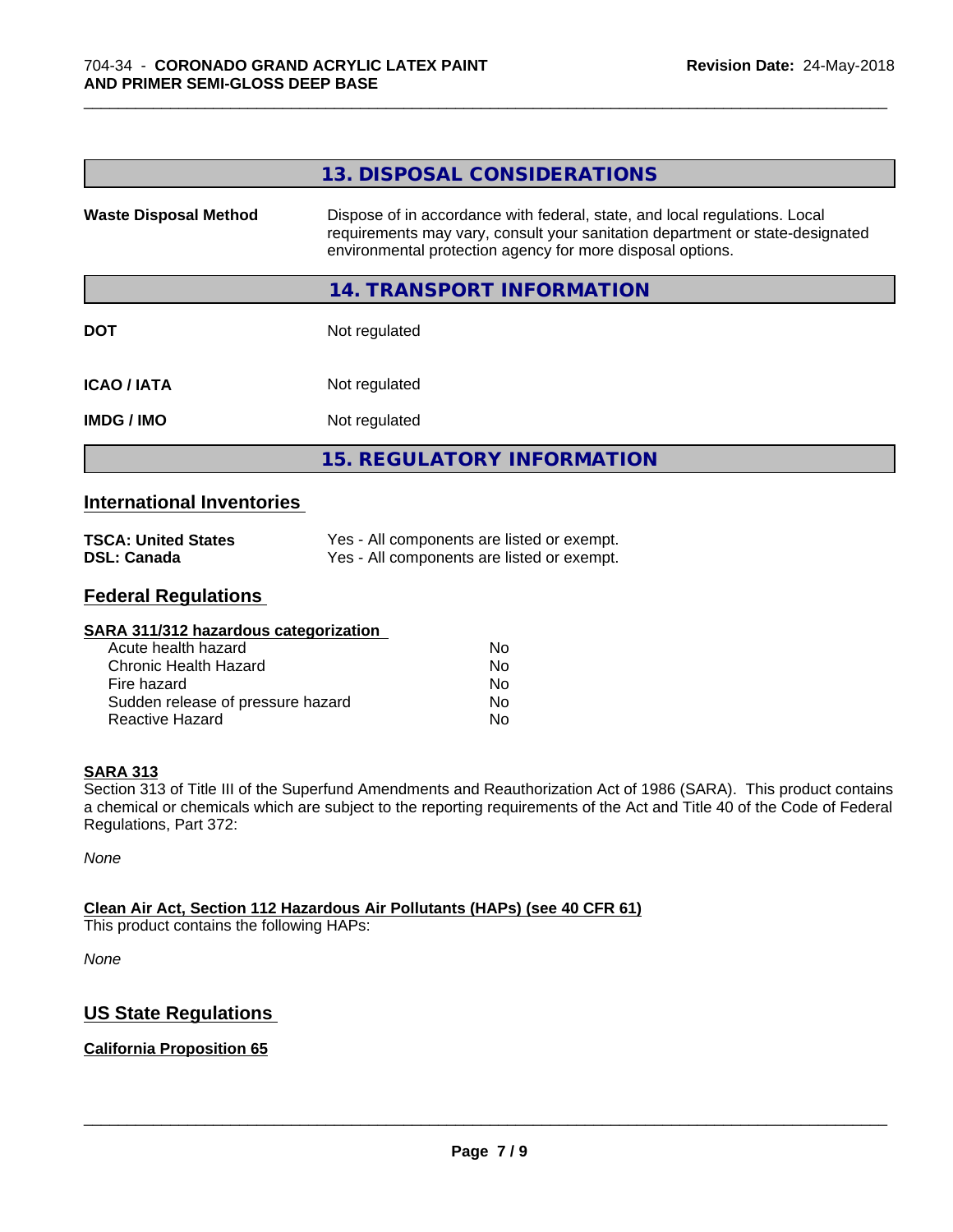# **A** WARNING: Cancer and Reproductive Harm– www.P65warnings.ca.gov

#### **State Right-to-Know**

| Chemical<br>name<br>~ ⊔ | . .<br>171143 <del>0</del> แ3 | Jersev<br>— Ne™ | าnsvlvania |
|-------------------------|-------------------------------|-----------------|------------|
| Kaolir                  |                               |                 |            |
| dioxide<br>l itanıum    |                               |                 |            |

\_\_\_\_\_\_\_\_\_\_\_\_\_\_\_\_\_\_\_\_\_\_\_\_\_\_\_\_\_\_\_\_\_\_\_\_\_\_\_\_\_\_\_\_\_\_\_\_\_\_\_\_\_\_\_\_\_\_\_\_\_\_\_\_\_\_\_\_\_\_\_\_\_\_\_\_\_\_\_\_\_\_\_\_\_\_\_\_\_\_\_\_\_

#### **Legend**

X - Listed

# **16. OTHER INFORMATION**

| $HMIS -$           | Health: | <b>Flammability: 0</b> | <b>Reactivity: 0</b> | $PPE: -$ |
|--------------------|---------|------------------------|----------------------|----------|
| <b>HMIS Legend</b> |         |                        |                      |          |

#### 0 - Minimal Hazard

- 1 Slight Hazard
- 2 Moderate Hazard
- 3 Serious Hazard
- 4 Severe Hazard
- \* Chronic Hazard
- X Consult your supervisor or S.O.P. for "Special" handling instructions.

*Note: The PPE rating has intentionally been left blank. Choose appropriate PPE that will protect employees from the hazards the material will present under the actual normal conditions of use.*

*Caution: HMISÒ ratings are based on a 0-4 rating scale, with 0 representing minimal hazards or risks, and 4 representing significant hazards or risks. Although HMISÒ ratings are not required on MSDSs under 29 CFR 1910.1200, the preparer, has chosen to provide them. HMISÒ ratings are to be used only in conjunction with a fully implemented HMISÒ program by workers who have received appropriate HMISÒ training. HMISÒ is a registered trade and service mark of the NPCA. HMISÒ materials may be purchased exclusively from J. J. Keller (800) 327-6868.*

 **WARNING!** If you scrape, sand, or remove old paint, you may release lead dust. LEAD IS TOXIC. EXPOSURE TO LEAD DUST CAN CAUSE SERIOUS ILLNESS, SUCH AS BRAIN DAMAGE, ESPECIALLY IN CHILDREN. PREGNANT WOMEN SHOULD ALSO AVOID EXPOSURE.Wear a NIOSH approved respirator to control lead exposure. Clean up carefully with a HEPA vacuum and a wet mop. Before you start, find out how to protect yourself and your family by contacting the National Lead Information Hotline at 1-800-424-LEAD or log on to www.epa.gov/lead.

| <b>Prepared By</b>                               | <b>Product Stewardship Department</b><br>Benjamin Moore & Co.<br>101 Paragon Drive<br>Montvale, NJ 07645<br>800-225-5554 |  |
|--------------------------------------------------|--------------------------------------------------------------------------------------------------------------------------|--|
| <b>Revision Date:</b><br><b>Revision Summary</b> | 24-May-2018<br>Not available                                                                                             |  |

#### Disclaimer

The information contained herein is presented in good faith and believed to be accurate as of the effective date shown above. This information is furnished without warranty of any kind. Employers should use this information only as a